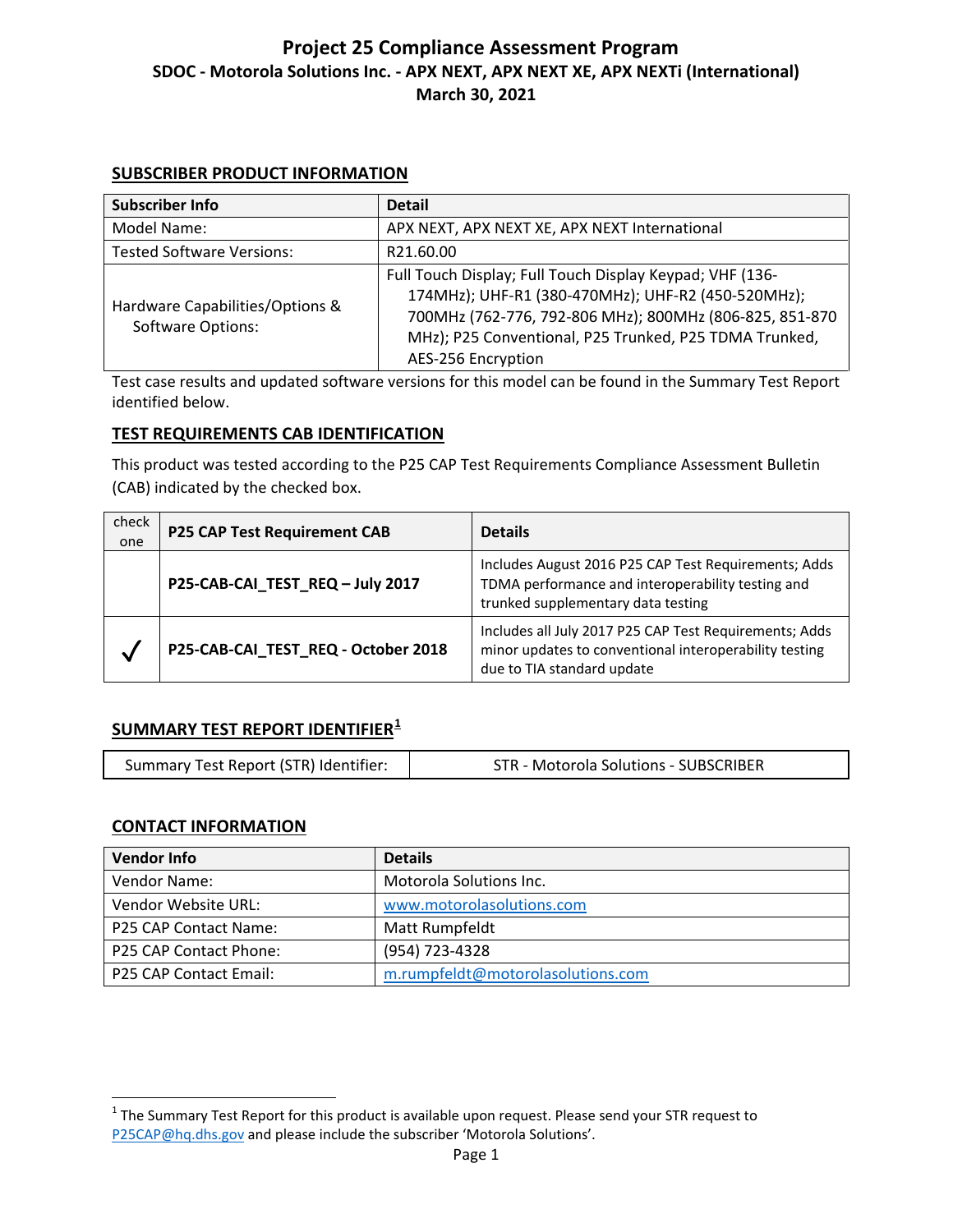### **ENCRYPTION STATEMENT**

This product complies with the P25 CAP Encryption Requirements CAB (P25-CAB-ENC\_REQ). The checked box indicates how the product was tested.

| Tested with the AES 256 encryption algorithm and shall be available with AES 256 encryption at a<br>minimum or without any encryption of any type. |
|----------------------------------------------------------------------------------------------------------------------------------------------------|
| Tested without the AES 256 encryption algorithm and shall only be available without any encryption<br>of any type.                                 |

## **CONVENTIONAL PERFORMANCE**

The Subscriber product has been tested for Conventional Performance. All requirements were passed except for those requirements identified below under Unsupported or Failed Requirements.

# P25 CAP Conventional Performance Testing Coverage

Receiver Tests: Reference Sensitivity, Faded Reference Sensitivity, Signal Delay Spread Capability, Adjacent Channel Rejection, Offset Adjacent Channel Rejection, Co-Channel Rejection, Spurious Response Rejection, Intermodulation Rejection, Signal Displacement Bandwidth, Late Entry Unsquelch Delay, and Receiver Throughput Delay.

Transmitter Tests: Unwanted Emissions (Adjacent Channel Power Ratio), Transmitter Power and Encoder Attack Time, Transmitter Throughput Delay, Frequency Deviation for C4FM, and Modulation Fidelity, Transient Frequency Behavior.

## Unsupported or Failed Requirements

1. None

# **TRUNKING PERFORMANCE - FDMA**

The Subscriber product has been tested for Trunking Performance - FDMA. All requirements were passed except for those requirements identified below under Unsupported or Failed Requirements.

## P25 CAP FDMA Trunking Performance Testing Coverage

Receiver Tests: Reference Sensitivity, Faded Reference Sensitivity, Signal Delay Spread Capability, Adjacent Channel Rejection, Offset Adjacent Channel Rejection, Co-Channel Rejection, Spurious Response Rejection, Intermodulation Rejection, and Signal Displacement Bandwidth.

Transmitter Tests: Unwanted Emissions (Adjacent Channel Power Ratio), Power Attack time, Encoder Attack Time, Transmitter Throughput Delay, Frequency Deviation for C4FM, and Modulation Fidelity, Transient Frequency Behavior.

Trunked Tests: Trunking Control Channel Slot Times, Trunking Request Time, and Transmitter Time to Key on a Traffic Channel.

## Unsupported or Failed Requirements

1. None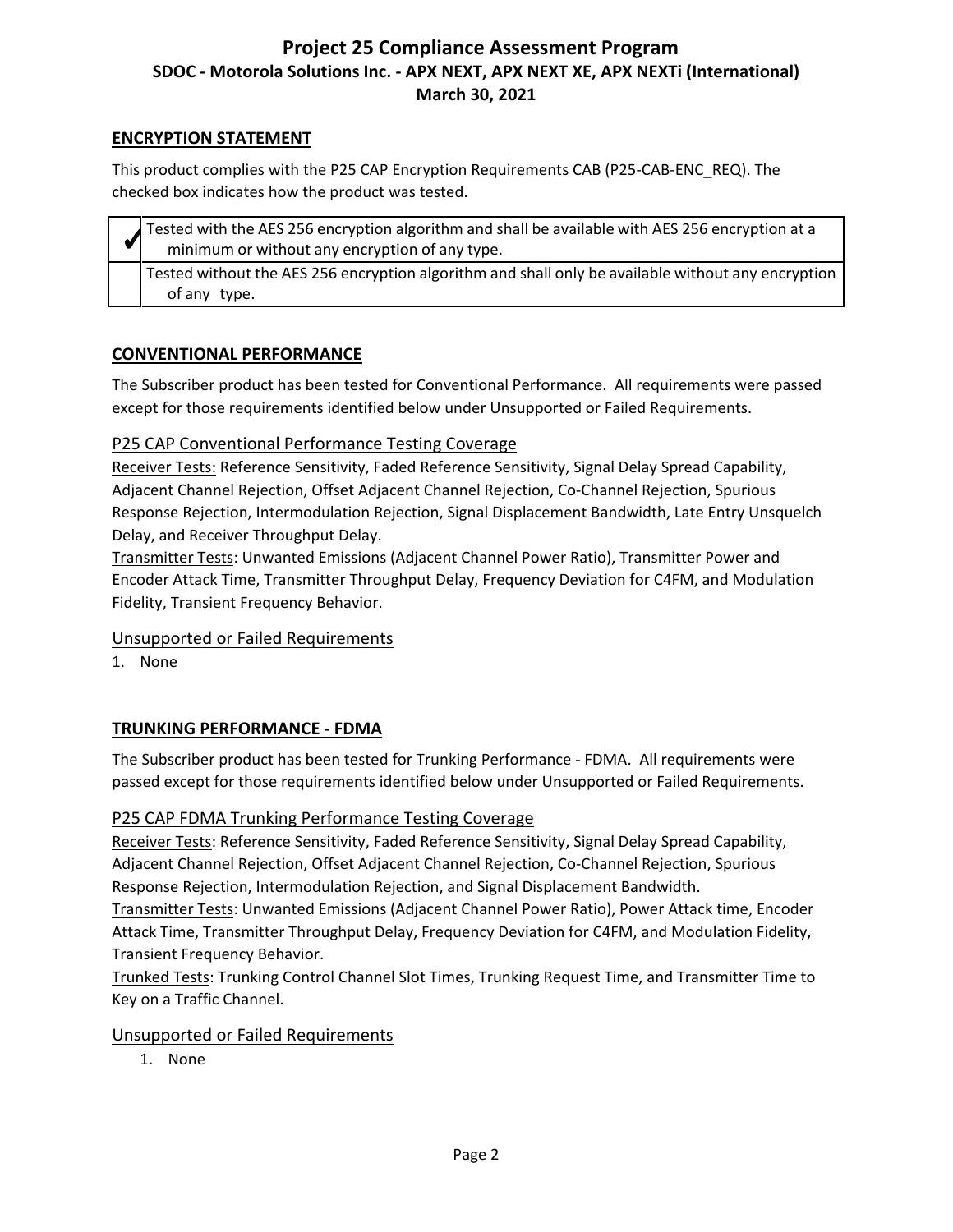### **TRUNKING PERFORMANCE - TDMA**

The Subscriber product has been tested for Trunking Performance - TDMA. All requirements were passed except for those requirements identified below under Unsupported or Failed Requirements.

#### P25 CAP TDMA Trunking Performance Testing Coverage

Receiver Tests: Reference Sensitivity, Faded Reference Sensitivity, Signal Delay Spread Capability, Adjacent Channel Rejection, Offset Adjacent Channel Rejection, Co-Channel Rejection, Spurious Response Rejection, Intermodulation Rejection, and Signal Displacement Bandwidth. Transmitter Tests: Unwanted Emissions (Adjacent Channel Power Ratio), Frequency Deviation for H-CPM, Modulation Fidelity, Symbol Rate Accuracy, H-CPM Logical Channel Power measurements, and H-CPM Channel Time Alignment.

#### Unsupported or Failed Requirements

1. None

## **CONVENTIONAL DIRECT MODE INTEROPERABILITY**

The Subscriber product has been tested for Conventional Direct Mode Interoperability. All test cases were passed except for those test cases identified below under Unsupported or Failed Test Cases. Test cases that passed but require specific, sometimes optional, product capabilities are also identified below.

### P25 CAP Direct Mode Interoperability Testing Coverage

Network Access Code (NAC) Operation, Group Voice Call, Emergency Call, Unit-to-Unit Voice Call, Encryption, Call Alert, Radio Check, Message Update, Status Update, Status Query, and Radio Unit Monitor.

#### Unsupported or Failed Test Cases

1. Radio Check (Test Cases 2.3.2.4.1, 2.3.2.4.2), Message Update (2.3.3.4.1, 2.3.3.4.2), Status Update (2.3.4.4.1, 2.3.4.4.2), Status Query (2.3.5.3.1, 2.3.5.3.2), Radio Unit Monitor (2.3.6.4.1, 2.3.6.4.2, 2.3.6.4.3, 2.3.6.4.4) are unsupported.

#### Optional Product Capabilities Required to Pass Test Cases

1. In order to pass the Unit-to-Unit Voice Call and Call Alert test cases, a subscriber with DTMF keypad and ID display capability is required.

## **CONVENTIONAL REPEAT MODE INTEROPERABILITY**

The Subscriber product has been tested for Conventional Repeat Mode Interoperability. All test cases were passed except for those test cases identified below under Unsupported or Failed Test Cases. Test cases that passed but require specific, sometimes optional, product capabilities are also identified below.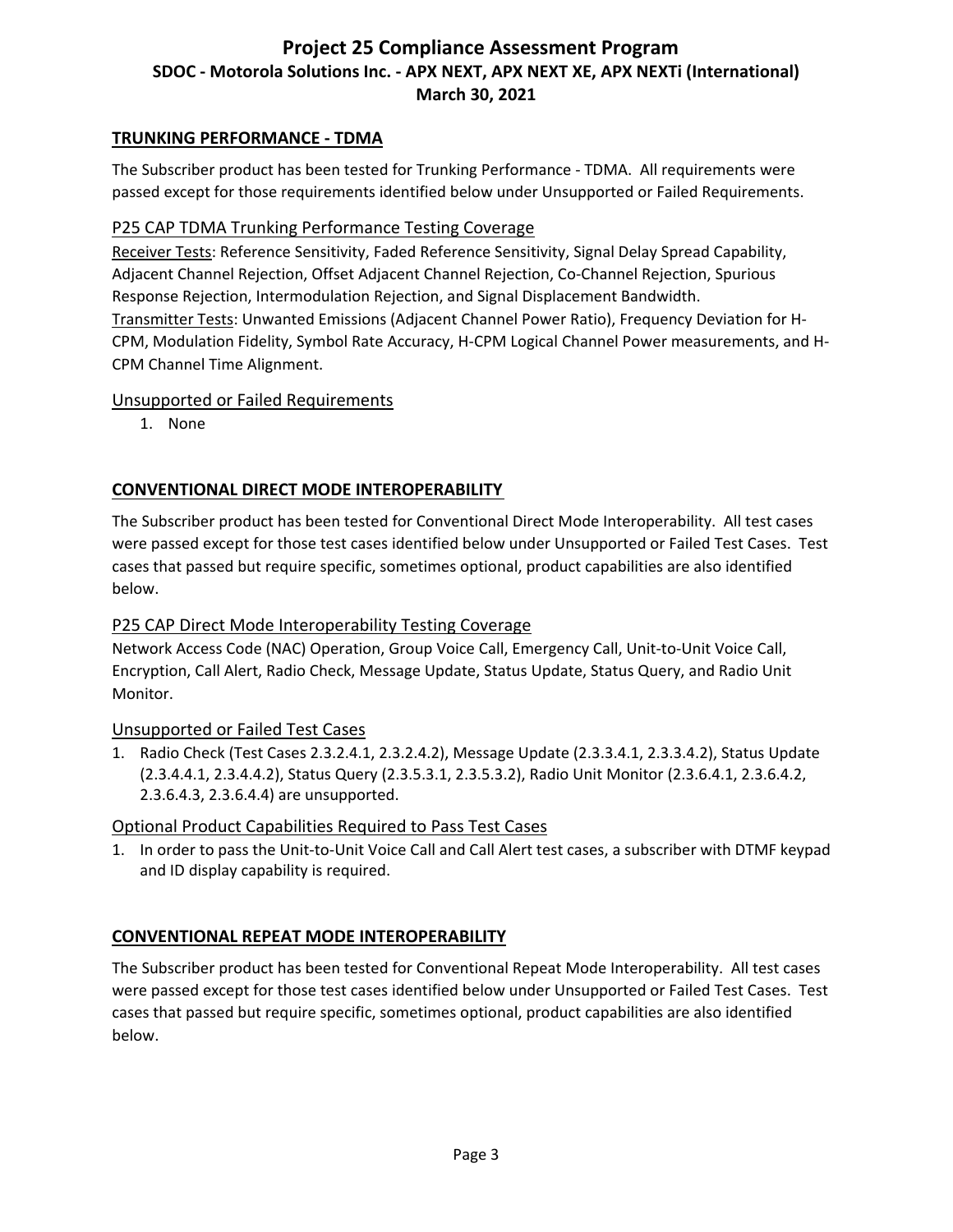# P25 CAP Repeat Mode Interoperability Testing Coverage

Network Access Code (NAC) Operation, Group Voice Call, Emergency Call, Unit-to-Unit Voice Call, Encryption, Call Alert, Radio Check, Message Update, Status Update, Status Query, and Radio Unit Monitor.

# Unsupported or Failed Test Cases

1. Radio Check (Test Case 2.5.2.4.1), Message Update (2.5.3.4.1, 2.5.3.4.3), Status Update (2.5.4.4.1, 2.5.4.4.3), Status Query (2.5.5.4.1), Radio Unit Monitor (2.5.6.4.1, 2.5.6.4.3) are unsupported.

# Optional Product Capabilities Required to Pass Test Cases

1. In order to pass the Unit-to-Unit Voice Call and Call Alert test cases, a subscriber with DTMF keypad and ID display capability is required.

# **CONVENTIONAL REPEAT MODE with DISPATCH MONITORING CONSOLE INTEROPERABILITY**

The Subscriber product has been tested for Conventional Repeat Mode with Dispatch Monitoring Console Interoperability. All test cases were passed except for those test cases identified below under Unsupported or Failed Test Cases. Test cases that passed but require specific, sometimes optional, product capabilities are also identified below.

P25 CAP Repeat Mode with Dispatch Monitoring Console Interoperability Testing Coverage Group Voice Call, Emergency Call, All Call, Unit-to-Unit Voice Call, Encryption, Emergency Alarm, Call Alert, Radio Check, Radio Unit Inhibit/Uninhibit, Message Update, Status Update, Status Query, and Radio Unit Monitor.

## Unsupported or Failed Test Cases

1. Message Update (Test Cases 2.7.6.4.1, 2.7.6.4.2, 2.7.6.4.3), Status Update (2.7.7.4.1), Radio Unit Monitor (2.7.9.4.2) are unsupported.

# Optional Product Capabilities Required to Pass Test Cases

1. In order to pass the Unit-to-Unit Voice Call, Call Alert and Status Update test case (2.7.7.4.2), a subscriber with DTMF keypad and ID display capability is required.

# **TRUNKED SUBSCRIBER UNIT INTEROPERABILITY – FDMA**

The Subscriber product has been tested for Trunked Interoperability - FDMA. All test cases were passed except for those test cases identified below under Unsupported or Failed Test Cases. Test cases that passed but require specific, sometimes optional, product capabilities are also identified below.

# P25 CAP FDMA Trunked Interoperability Testing Coverage

Full Registration, Group Voice Call, Unit to Unit Voice Call, Broadcast Voice Call, Affiliation, Announcement Group Call, Emergency Alarm, Emergency Group Call, Encryption, Intra-Location Registration Area Roaming, Deregistration, System Call, Call Alert, Short Message, Status Query, Status Update, Radio Unit Monitoring, Radio Unit Disable/Re-Enable, and Radio Check.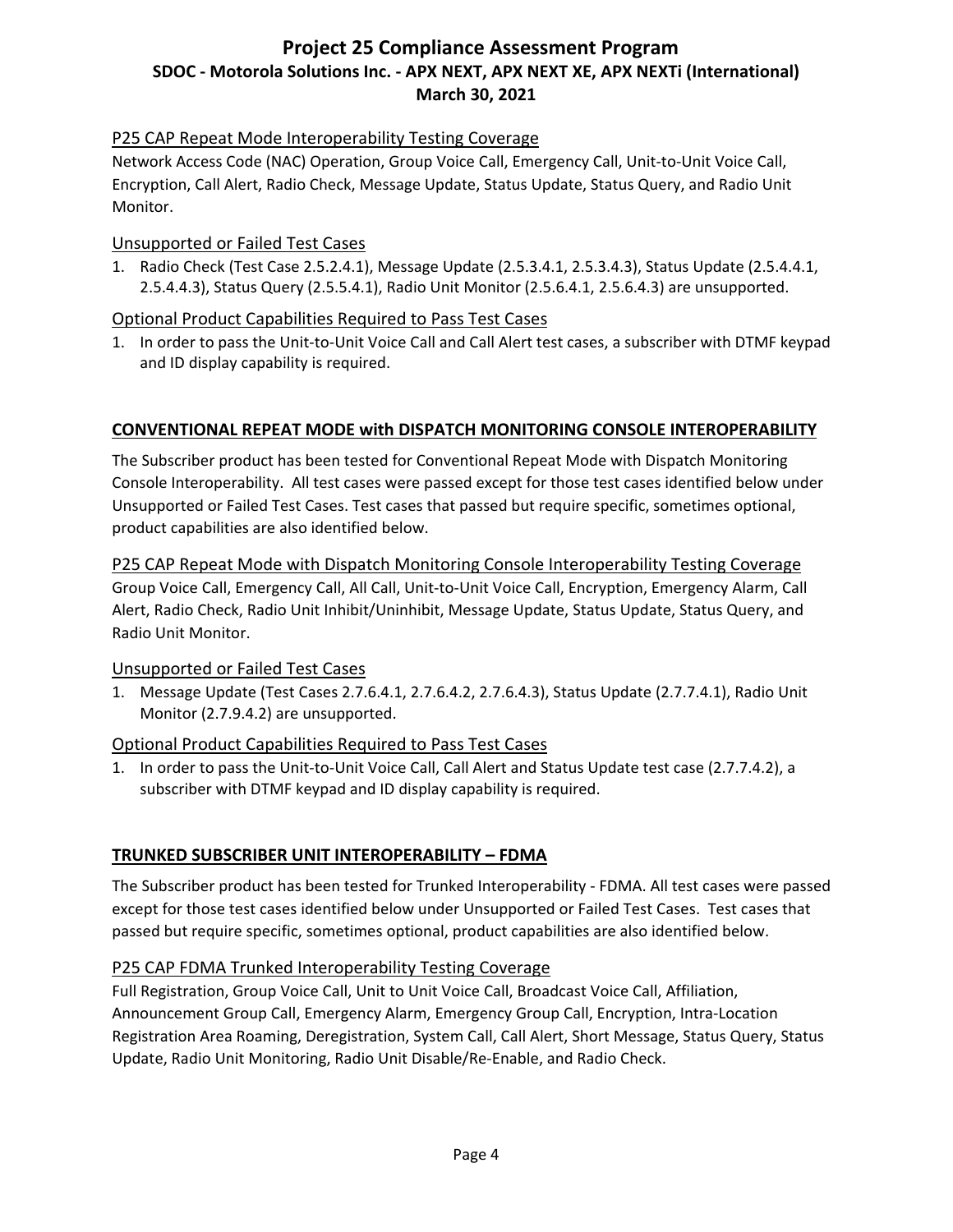# Unsupported or Failed Test Cases

1. Short Message (Test Case 2.2.16.4.1), Status Query (Test Case 2.2.17.4.1), Radio Unit Monitor Individual Silent/Non-Silent (2.2.19.4.1, 2.2.19.4.2), unit-to-unit calls for Inter-WACN roaming and Radio Unit Monitor Group (2.2.19.4.3, 2.2.19.4.4) for Inter-System and Inter-WACN, Unit-to-Unit Call Queued with Target Availability Check – Traffic Channel Assignment Before Target Availability Check (test case 2.2.3.4.4) are unsupported.

# Optional Product Capabilities Required to Pass Test Cases

1. In order to pass the Unit-to-Unit Voice Call, Call Alert and Status Update test cases, a subscriber with DTMF keypad and ID display capability is required.

# **TRUNKED SUBSCRIBER UNIT INTEROPERABILITY – TDMA**

The Subscriber product has been tested for Trunked Interoperability - TDMA. All test cases were passed except for those test cases identified below under Unsupported or Failed Test Cases. Test cases that passed but require specific, sometimes optional, product capabilities are also identified below.

# P25 CAP TDMA Trunked Interoperability Testing Coverage

Registration, Group Voice Call, Unit-to-Unit Voice Call, Broadcast Call, Announcement Group Call, Emergency Group Call, Encryption Group Call, System Call, Radio Unit Monitoring, and Transmitting Subscriber Forced Preemption.

## Unsupported or Failed Test Cases

1. Radio Unit Monitor Individual (Test Cases 2.2.19.4.1, 2.2.19.4.2), Radio Unit Monitor Group (2.2.19.4.3, 2.2.19.4.4) Inter-WACN, SU Forced Audio Preemption (Test Case 2.2.26.4.1), Unit-to-Unit Test Cases 4, 5, 6, System Call for Inter-System and Inter-WACN, Unit-to-Unit Call Queued with Target Availability Check – Traffic Channel Assignment Before Target Availability Check (test case 2.2.3.4.4) are unsupported.

## Optional Product Capabilities Required to Pass Test Cases

1. In order to pass the Unit-to-Unit Voice Call, Call Alert and Status Update test cases, a subscriber with DTMF keypad and ID display capability is required.